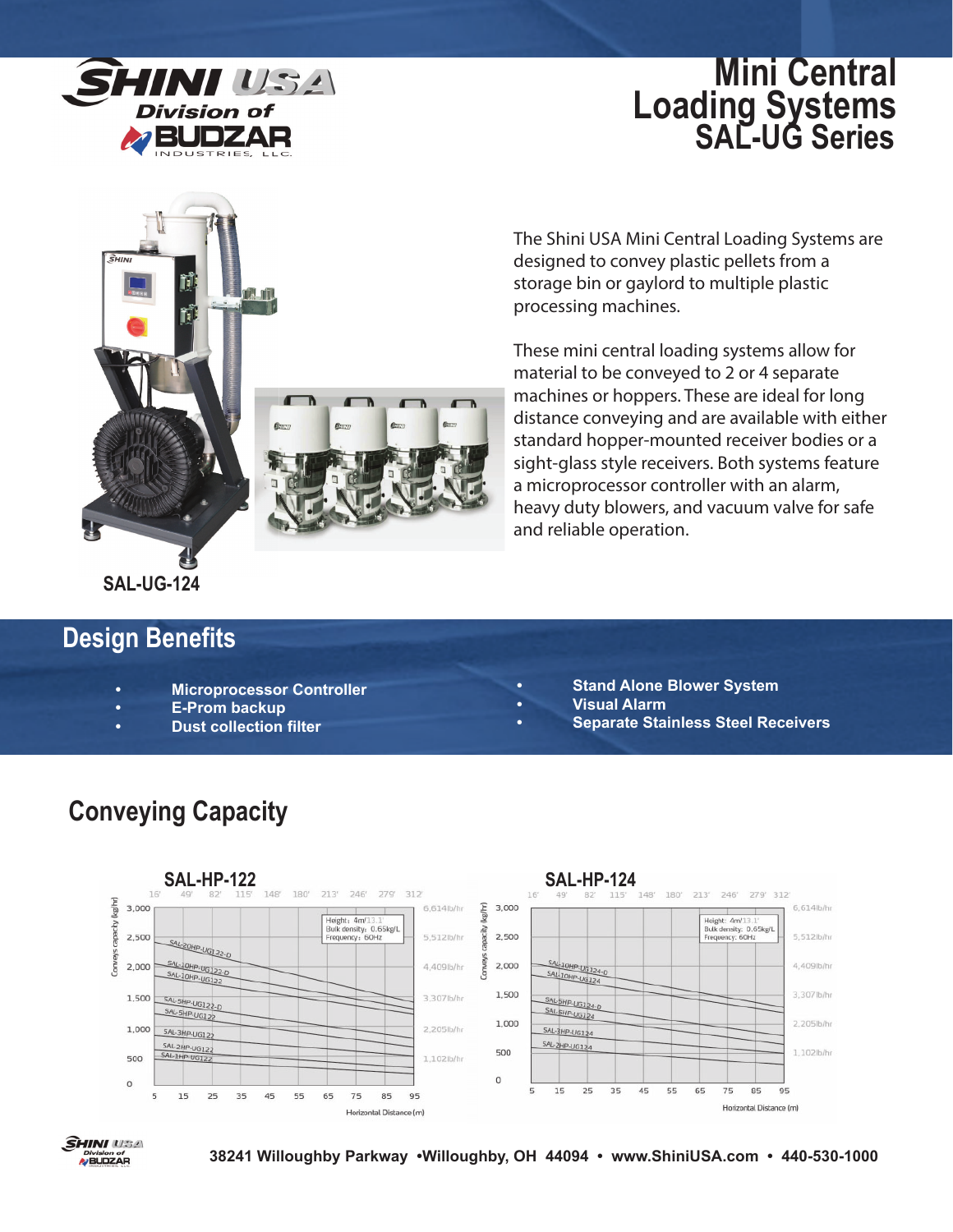

**Mini Central Loading Systems SAL-UG Series**

### **Specifications**

#### **Two-Station Conveying**

|                             | SAL-1HP-UG-    | SAL-2HP-UG-    | SAL-3HP-UG-    | SAL-5HP-UG-    | SAL-10HP-UG-   |  |
|-----------------------------|----------------|----------------|----------------|----------------|----------------|--|
| Model                       | 122            | 122            | 122            | 122            | 122            |  |
| <b>Recommended Hopper</b>   | SHR-3U-S (x2)  | SHR-6U-S (x2)  | SHR-12U-S (x2) | SHR-12U-S (x2) | SHR-36U-S (x2) |  |
| Receiver (not included)     | or SHR-3U-ES   | or SHR-6U-ES   | or SHR-12U-ES  | or SHR-12U-ES  | or SHR-36U-ES  |  |
| Conveying Capacity (Ibs/hr) | 882            | 1,213          | 1,764          | 2,646          | 3,968          |  |
| Conveying Pipe OD (in)      | 1.5            | 1.5            | 1.5            | 1.5            |                |  |
| Vacuum/Siction Pipe OD (in) | $\overline{2}$ | $\overline{2}$ | $\overline{2}$ | $\overline{2}$ | 2.5            |  |
| Motor Power (HP)            |                | $\overline{2}$ | 3              | 5              | 10             |  |
| <b>Power Supply</b>         | 460/3/60       |                |                |                |                |  |
| Height (in)                 | 40             | 40             | 40             | 55             | 79             |  |
| Width (in)                  | 16             | 16             | 16             | 22             | 27             |  |
| Depth (in)                  | 20             | 20             | 20             | 24             | 32             |  |
| Weight (lbs)                | 115            | 123            | 132            | 386            | 408            |  |

#### **Four-Station Conveying**

|                             | SAL-2HP-UG-    | SAL-3HP-UG-    | SAL-5HP-UG-      |                  | SAL-5HP-UG-SSAL-10HP-UG-SAL-10HP-UG- |                  |  |
|-----------------------------|----------------|----------------|------------------|------------------|--------------------------------------|------------------|--|
| Model                       | 124            | 124            | 124              | $124-D$          | 124                                  | $124-D$          |  |
| Recommended Hopper          | SHR-3U-S       | SHR-6U-S       | <b>SHR-12U-S</b> | <b>SHR-36U-S</b> | <b>SHR-12U-S</b>                     | <b>SHR-36U-S</b> |  |
| Receiver (not included)     | (x2) or SHR-   | $(x2)$ or SHR- | (x2) or SHR-     | $(x2)$ or SHR-   | $(x2)$ or SHR-                       | (x2) or SHR-     |  |
| Conveying Capacity (Ibs/hr) | 1,322          | 1,873          | 2,666            | 3,094            | 4,076                                | 4,516            |  |
| Conveying Pipe OD (in)      | 1.5            | 1.5            | 1.5              | 1.5              | 2                                    | $\overline{2}$   |  |
| Vacuum/Siction Pipe OD (in) | 2 <sup>1</sup> | $\overline{2}$ | $\overline{2}$   | $\overline{2}$   | 2.5                                  | 2.5              |  |
| Motor Power (HP)            | 1.8            | 2              | 4.2              | 3.8              | 8.6                                  | 8.6              |  |
| <b>Power Supply</b>         | 460/3/60       |                |                  |                  |                                      |                  |  |
| Height (in)                 | 39             | 39             | 55               | 55               | 80                                   | 80               |  |
| Width (in)                  | 14             | 14             | 26               | 27               | 30                                   | 37               |  |
| Depth (in)                  | 20             | 20             | 23               | 23               | 33                                   | 33               |  |
| Weight (lbs)                | 132            | 143            | 386              | 397              | 408                                  | 423              |  |